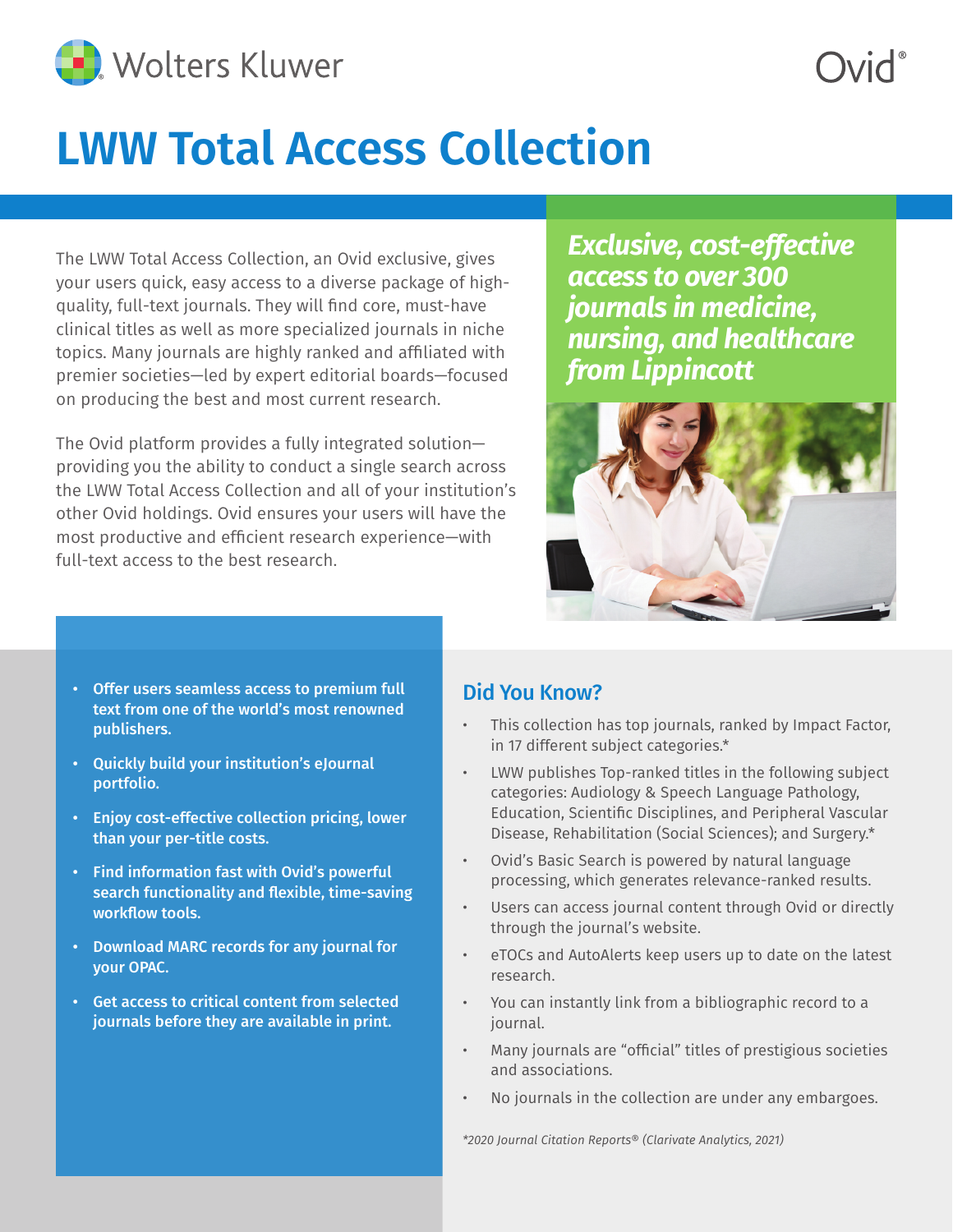

## **LWW Total Access Collection**

### See below for a complete list of titles for 2022.

- *• A&A Practice*
- *• Academic Medicine*
- *• ACADEMIC Physician and Scientist—Backfile*
- *• ACSM's Health and Fitness Journal®*
- *• Addictive Disorders and Their Treatment*
- *• Advanced Emergency Nursing Journal*
- *• Advances in Anatomic Pathology*
- *• Advances in Neonatal Care*
- *• Advances in Nursing Science*
- *• Advances in Skin and Wound Care®*
- *• Adverse Drug Reaction Bulletin • AIDS*
- 
- *• AJSP: Reviews & Reports*
- *• Alzheimer Disease and Associated Disorders*
- *• Alzheimer's Care Today—Backfile*
- *• American Journal of Clinical Oncology*
- *• American Journal of Dermatopathology*
- *• American Journal of Forensic Medicine and Pathology*
- *• American Journal of Gastroenterology*
- *• American Journal of Medical Quality*
- *• American Journal of Nursing*
- *• American Journal of Physical Medicine and Rehabilitation*
- *• American Journal of Surgical Pathology*
- *• American Journal of Therapeutics*
- *• Anesthesia & Analgesia®*
- *• Anesthesia and Analgesia Case Reports—*
- *Backfile • ANESTHESIOLOGY Trusted Evidence: Discovery*
- *to Practice®*
- *• Annals of Plastic Surgery*
- *• Annals of Surgery • Anti-Cancer Drugs*
- *• Applied Immunohistochemistry and Molecular Morphology*
- *• Arteriosclerosis, Thrombosis and Vascular Biology*
- *• ASA Monitor*
- *• ASA Refresher Courses in Anesthesiology— Backfile*
- *• ASAIO Journal*
- *• Behavioural Pharmacology*
- *• Biomedical Safety and Standards*
- *• Blood Coagulation and Fibrinolysis*
- *• Blood Pressure Monitoring*
- *• Brain & Life®*
- *• Canadian Journal of Addiction*
- *• Cancer Nursing®*
- *• Cardiology in Review*
- *• Cardiopulmonary Physical Therapy*
- *• Cardiovascular Endocrinology*
- *• CIN: Computers, Informatics, Nursing*
- *• Circulation*
- *• Circulation Research*
- *• Circulation: Arhythrmia and*
- *Electrophysiology*
- *• Circulation: Cardiovascular Imaging*
- *• Circulation: Cardiovascular Interventions*
- *• Circulation: Cardiovascular Quality and Outcomes*
- *• Circulation: Genomic and Precision Medicine*
- *• Circulation: Heart Failure*
- *• Clinical Dysmorphology*
- *• Clinical Journal of Pain*
- *• Clinical Journal of Sport Medicine*
- *• Clinical Neuropharmacology*
- *• Clinical Nuclear Medicine*
- *• Clinical Nurse Specialist®*
- *• Clinical Nutrition Insight—Backfile*
- *• Clinical Obstetrics and Gynecology*
- *• Clinical Orthopaedics and Related Research® (CORR)*

*• Family and Community Health*

*• Gastroenterology Nursing • Harvard Review of Psychiatry • Health Care Management Review • Health Care Manager, The—Backfile • Health Physics: The Radiation Safety Journal*

*• Holistic Nursing Practice • Home Healthcare Now • Hypertension • Implant Dentistry • Infants and Young Children*

*Surgery*

*• HEART Insight*

*Pathology*

*Research*

*Development*

*Syndromes*

*• JBJS Case Connector*

*Assistants (JOPA) • JBJS Reviews*

*Pulmonology*

*and Prevention*

*Health Professions*

*• Journal of Glaucoma*

*Pediatrics • Journal of ECT, The • Journal of Forensic Nursing® • Journal of Geriatric Physical Therapy*

*• Journal of Craniofacial Surgery*

*• Journal of Developmental and Behavioral* 

*• Journal of Head Trauma Rehabilitation*

*Care*

*• Intervention—Backfile • Investigative Radiology • JBI Evidence Implementation • JBI Evidence Synthesis • Journal for Healthcare Quality • Journal for Nurses in Professional* 

*• Female Pelvic Medicine and Reconstructive* 

*• Frontiers of Health Services Management*

*• Infectious Diseases in Clinical Practice® • International Anesthesiology Clinics • International Clinical Psychopharmacology • International Journal of Gynecological* 

*• International Journal of Rehabilitation* 

*• JAIDS: Journal of Acquired Immune Deficiency* 

*• Journal of Acute Care Physical Therapy • Journal of Addiction Medicine • Journal of Addictions Nursing*

*• Journal of Ambulatory Care Management • Journal of the Association of Nurses in AIDS* 

*• Journal of Bronchology and Interventional* 

*• Journal of Cardiopulmonary Rehabilitation* 

*• Journal of Cardiovascular Pharmacology™*

*• Journal of Bone & Joint Surgery (JBJS)*

*• JBJS Essential Surgical Techniques • JBJS Journal of Orthopaedics for Physician* 

*• Journal of Cardiovascular Medicine • Journal of Cardiovascular Nursing*

*• Journal of Christian Nursing • Journal of Clinical Engineering • Journal of Clinical Gastroenterology • Journal of Clinical Neuromuscular Disease • Journal of Clinical Neurophysiology • Journal of Clinical Psychopharmacology • Journal of Clinical Rheumatology® • Journal of Computer Assisted Tomography • Journal of Continuing Education in the* 

*• International Ophthalmology Clinics*

- *• Clinical Pulmonary Medicine—Backfile • Clinical Spine Surgery*
- 
- *• Cognitive and Behavioral Neurology*
- *• Contemporary Critical Care—Backfile*
- *• Contemporary Diagnostic Radiology*
- *• Contemporary Neurosurgery*
- *• Contemporary Ophthalmology—Backfile*
- *• Contemporary Optometry—Backfile*
- *• Contemporary Spine Surgery*
- *• Continuum: Lifelong Learning in Neurology® • Cornea*
- 
- *• Coronary Artery Disease*
- *• Critical Care Medicine®*
- *• Critical Care Nursing Quarterly*
- *• Critical Pathways in Cardiology*
- *• Current Opinion in Allergy and Clinical Immunology*
- *• Current Opinion in Anesthesiology*
- *• Current Opinion in Cardiology*
- *• Current Opinion in Clinical Nutrition and Metabolic Care*
- *• Current Opinion in Critical Care*
- *• Current Opinion in Endocrinology, Diabetes and Obesity*
- *• Current Opinion in Gastroenterology*
- *• Current Opinion in Hematology*
- *• Current Opinion in HIV and AIDS*
- *• Current Opinion in Infectious Diseases*
- *• Current Opinion in Lipidology*
- *• Current Opinion in Nephrology and*
- *Hypertension*
- *• Current Opinion in Neurology*

*and Neck Surgery*

*Care*

*• Dermatitis*

*• Ear and Hearing • Emergency Medicine News • Epidemiology*

*Hepatology*

*Practice*

- *• Current Opinion in Obstetrics and Gynecology*
- *• Current Opinion in Oncology*

*• Current Opinion in Pediatrics • Current Opinion in Psychiatry • Current Opinion in Pulmonary Medicine • Current Opinion in Rheumatology*

*• Current Opinion in Urology • Current Orthopaedic Practice • Current Sports Medicine Reports*

*• Dimensions of Critical Care Nursing • Diseases of the Colon and Rectum*

*• European Journal of Anaesthesiology • European Journal of Cancer Prevention • European Journal of Emergency Medicine • European Journal of Gastroenterology and* 

*• Exercise and Sport Sciences Review • Eye and Contact Lens: Science and Clinical* 

*• Evidence-Based Ophthalmology—Backfile*

*• Dermatologic Surgery* 

*• Evidence-Based Practice*

- *• Current Opinion in Ophthalmology*
- *• Current Opinion in Organ Transplantation*

*• Current Opinion in Otolaryngology and Head* 

*• Current Opinion in Supportive and Palliative*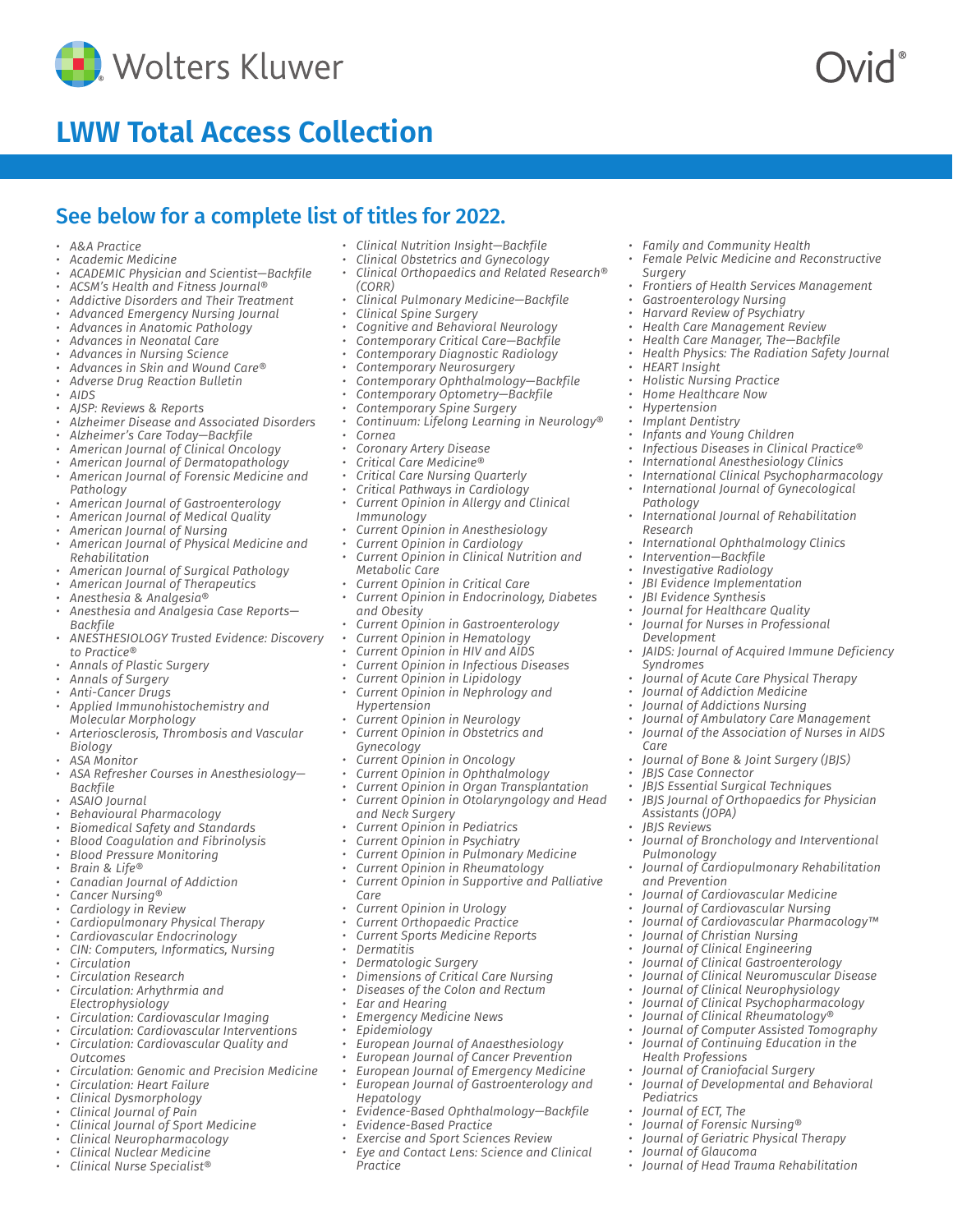

- *• Journal of Healthcare Management*
- *• Journal of Hospice and Palliative Nursing*
- *• Journal of Hypertension*
- *• Journal of Immunotherapy*
- *• Journal of Infusion Nursing*
- *• Journal of Lower Genital Tract Disease*
- *• Journal of Nervous and Mental Disease*
- *• Journal of Neurologic Physical Therapy*
- *• Journal of Neuro-Ophthalmology*
- *• Journal of Neuroscience Nursing*
- *• Journal of Neurosurgical Anesthesiology*
- *• Journal of Nursing Administration*
- *• Journal of Nursing Care Quality*
- *• Journal of Occupational and*
- *Environmental Medicine*
- *• Journal of Orthopaedic Trauma*
- *• Journal of Patient Safety*
- *• Journal of Pediatric Gastroenterology and Nutrition*
- *• Journal of Pediatric Hematology/ Oncology*
- *• Journal of Pediatric Orthopaedics*
- *• Journal of Pediatric Orthopaedics B*
- *• Journal of Pediatric Surgical Nursing*
- *• Journal of Perinatal and Neonatal Nursing*
- *• Journal of Aquatic Physical Therapy*
- *• Journal of Physical Therapy Education*
- *• Journal of Psychiatric Practice®*
- *• Journal of Public Health Management and Practice*
- *• Journal of Strength and Conditioning Research™*
- *• Journal of the American Academy of Orthopaedic Surgeons*
- *• Journal of the American Academy of*
- *Physician Assistants • Journal of the American Association of Nurse Practitioners*
- *• Journal of the Dermatology Nurses' Association®*
- *• Journal of Thoracic Imaging*
- *• Journal of Trauma and Acute Care Surgery*
- *• Journal of Trauma Nursing*
- *• Journal of Women's Health Physical*
- *Therapy • Journal of Wound, Ostomy and Continence Nursing®*
- *• JPO: Journal of Prosthetics and Orthotics*
- *• Lippincott's Bone and Joint Newsletter*
- *• LPN—Backfile*
- *• Medical Care*
- *• Medical Innovation and Business—*
- *Backfile • Medicine and Science in Sports and Exercise*
- *• Melanoma Research®*
- *• Menopause*
- *• Nephrology Times—Backfile*
- *• Neurology*
- *• Neurology®: Clinical Practice*
- *• Neurology Today®*
- *• NeuroReport*
- *• Neurosurgery*
- *• Neurosurgery Quarterly—Backfile*
- *• Nuclear Medicine Communications*
- *• Nurse Educator*
- *• Nursing®*
- *• Nursing Administration Quarterly®*
- *• Nursing Critical Care®—Backfile*
- *• Nursing Education Perspectives*
- *• Nursing Made Incredibly Easy®*
- *• Nursing Management®*
- *• Nursing Research®*
- *• Nutrition Today®*
- *• Obstetric Anesthesia Digest*
- *• Obstetrical and Gynecological Survey*
- *• Obstetrics and Gynecology*
- *• Oncology Times®*
- *• Oncology Times UK—Backfile*
- *• Operative Neurosurgery*
- *• Ophthalmic Plastic and Reconstructive Surgery*

LWW Total Access Collection Highlights

**LWW publishes the leading ISI ranked journals:\***

• #1 title in Education, Scientific Disciplines • Four of the top 10 titles in Anesthesiology

• Two of the top 10 titles in Orthopaedics • Two of the top 10 titles in Sport Sciences • Two of the top 10 titles in Hematology • Two of the top 10 titles in Radiology, Nuclear Medicine & Medical Imaging

*• Clinical and Translational Gastroenterology*

**Top LWW Open Access journals include:**

*• European Journal of Oncology Pharmacy*

*• Environmental Epidemiology*

*• Global Reproductive Health • Healthy Aging Research*

*• JAAOS: Global Research & Reviews*

*• Neurology® Neuroimmunology &* 

*• Plastic and Reconstructive Surgery®*

*• HemaSphere • IJS Oncology*

*• JBJS—open access • Medicine®*

*• Progress in Preventive Medicine • Transplantation®* 

*Direct*

*• Neurology® Genetics*

*Neuroinflammation • PAIN Reports®*

*• Pediatric Quality & Safety*

*• Itch*

• #1-5 in Peripheral Vascular Disease

• Two of the top 10 titles in Cardiac & Cardiovascular Systems

- *• Optometry and Vision Science*
- *• OR Nurse—Backfile*
- *• Orthopaedic Nursing*
- *• Otology and Neurotology*
- *• PaceSetters- Backfile*
- *• Pain®*
- *• Pancreas*
- *• Pediatric Critical Care Medicine®*
- *• Pediatric Emergency Care®*
- *• Pediatric Physical Therapy*
- *• Pharmacogenetics and Genomics*
- *• Plastic Surgical Nursing*
- *• Point of Care—Backfile*
- *• Professional Case Management®*
- *• Prosthetics and Orthotics International*
- *• Psychiatric Genetics*
- *• Psychopharm Review—Backfile*
- *• Psychosomatic Medicine*
- *• Quality Management in Health Care • Real Living with Multiple Sclerosis—*
- *Backfile*
- *• Rehabilitation Nursing*
- *• Rehabilitation Oncology*
- *• Retina®*

*• Spine*

*• Stroke*

*Surgery*

*Surgery*

*Nursing • The BackLetter® • The Cancer Journal*

*Education*

- *• Retinal Cases and Brief Reports®*
- *• Reviews in Medical Microbiology*

*• Sports Medicine and Arthroscopy Review • Strength and Conditioning Journal™*

*• Surgical Laparoscopy, Endoscopy and* 

*• Techniques in Knee Surgery—Backfile • Techniques in Ophthalmology—Backfile*

*• The American Journal of Maternal/Child* 

*• The Pediatric Infectious Disease Journal®*

- *• Sexually Transmitted Diseases*
- *• Shock®*
- *• Simulation in Healthcare*
- *• Soil Science*
- *• Southern Medical Journal*

*Percutaneous Techniques • Survey of Anesthesiology—Backfile • Techniques in Foot and Ankle Surgery • Techniques in Hand and Upper Extremity* 

*• Techniques in Orthopaedics® • Techniques in Shoulder and Elbow* 

*• The Endocrinologist—Backfile*

*• Therapeutic Drug Monitoring • Topics in Clinical Nutrition • Topics in Geriatric Rehabilitation® • Topics in Language Disorders • Topics in Magnetic Resonance Imaging • Topics in Obstetrics & Gynecology • Topics in Pain Management • Translational Journal of the American* 

*College of Sports Medicine • Transplantation® • Ultrasound Quarterly*

*• The Journal of Physician Assistant* 

*• The Hearing Journal*

*• The Nurse Practitioner® • The Neurologist®*